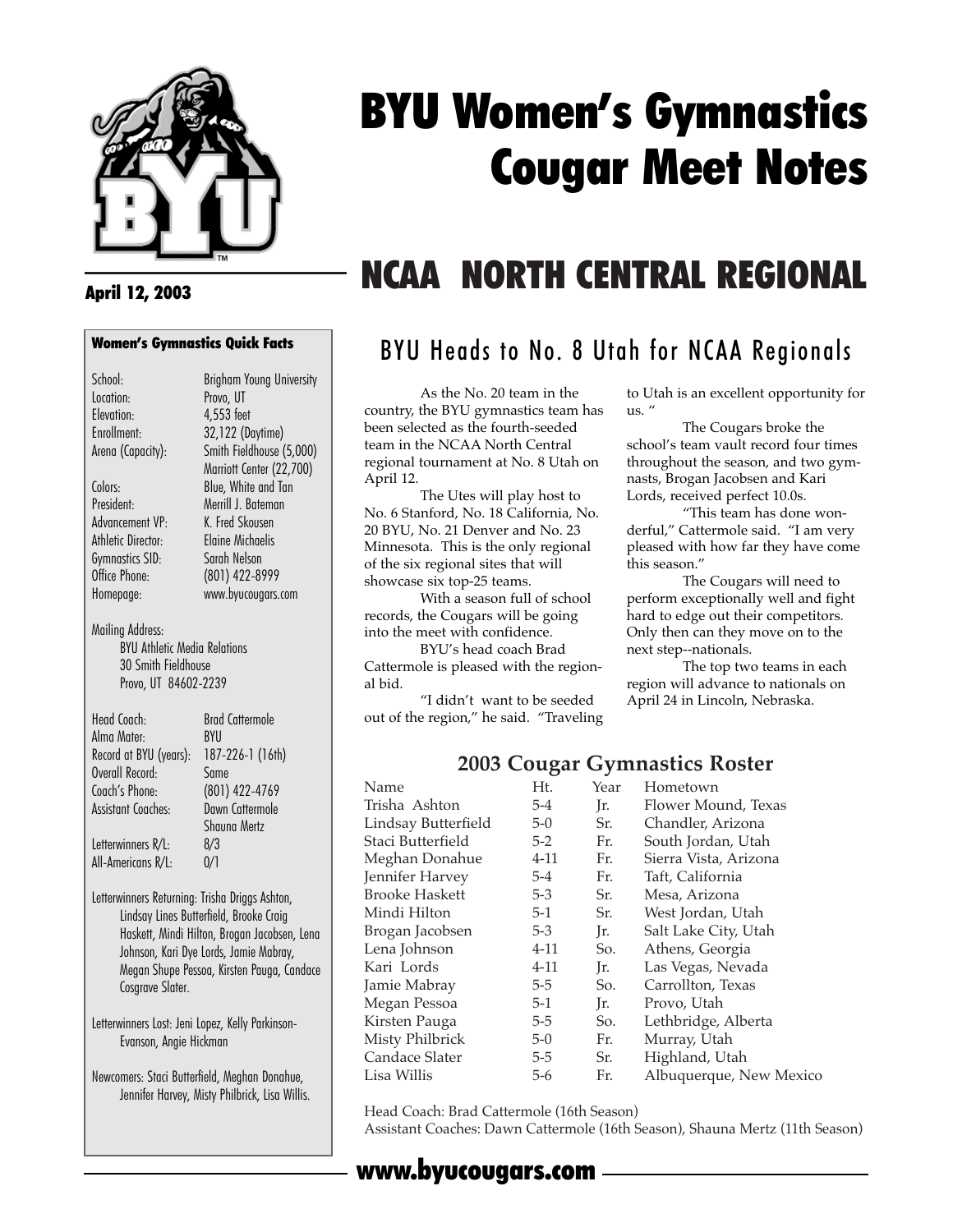## **PROBABLE LINEUP**

### **ALL-AROUND**

Lindsay Butterfield Jamie Mabray Kirsten Pauga

### **VAULT**

Meghan Donahue Megan Pessoa Lindsay Butterfield Jamie Mabray Kirsten Pauga Trisha Ashton

### **UNEVEN BARS**

Lisa Willis Kirsten Pauga Jamie Mabray Lindsay Butterfield Brogan Jacobsen Kari Lords

### **BEAM**

Lisa Willis Meghan Donahue Kirsten Pauga Lindsay Butterfield Jamie Mabray Trisha Ashton

### **FLOOR EXERCISE**

Lisa Willis Kirsten Pauga Lindsay Butterfield Candace Slater Jamie Mabray Brogan Jacobsen

### 2003 BYU TEAM SCORES

| <b>DATE</b> | MEET               | VAULT   | <b>BARS</b> | <b>BEAM</b> | <b>FLOOR</b> | TOTAL                   | W/L     |
|-------------|--------------------|---------|-------------|-------------|--------------|-------------------------|---------|
| 1/17        | Utah               | 48.875  | 48.525      | 48.775      | 48.525       | 194.700                 | $0 - 1$ |
| 1/25        | <b>Boise State</b> | 48.550  | 48.725      | 49.150      | 49.175       | 195.600                 | $1 - 1$ |
| 1/31        | Kentucky           | 47.950  | 47.600      | 48.250      | 48.675       | 192.475                 | $1 - 2$ |
| 2/07        | Cat Classic        | 48.500  | 47.775      | 47.625      | 48.950       | 192.850                 | $1-5$   |
| 2/14        | <b>Boise State</b> | 48.950  | 48.925      | 48.925      | 49.100       | 195.900                 | $1-6$   |
| 2/21        | Utah State         | 48.875  | 49.175      | 48.750      | 48.825       | 195.625                 | $1 - 7$ |
| 2/28        | Kentucky           | 49.00   | 49.275      | 49.075      | 49.450       | 196.800                 | $2 - 7$ |
| 3/7         | SUU, USU, CMU      | 48.275  | 49.250      | 48.300      | 49.600       | 195.425                 | $4 - 8$ |
| 3/15        | Oregon State       | 49.275  | 48.950      | 49.200      | 49.350       | 196.775                 | $5 - 8$ |
| 3/21        | Missouri           | 49.375  | 48.800      | 48.025      | 49.500       | 195.700                 | $6 - 8$ |
| 3/24        | SUU                | 49.400* | 49.000      | 48.425      | 49.225       | 196.050                 | $7 - 8$ |
| 3/28        | Utah               | 49.200  | 49.075      | 48.300      | 49.450       | 196.025                 | $7-9$   |
|             | Season High        | 49.400* | 49.275      | 49.200      | 49.600       | 196.800<br>* BYU RECORD |         |

BYU RECORDS 49.400 49.475 49.275 49.650 197.375

## COUGAR QUICK NOTES

### Senior Stars

Lindsay Butterfield and Candace Slater have lead the team by example all season long, consistently scoring well. Butterfield competed in every event in every meet this season, and Slater competed on the floor exercise every meet this season. Butterfield notched a career high 39.500 in the all-around against Missouri. Slater received a career-high 9.925 on the floor four times during the season.

## 2003 Record-Breakers

The Cougars broke the school's old vault record four times this season, finishing off the season with a spectacular 49.400 against Southern Utah. Kari Lords and Brogan Jacobsen broke school records on beam and floor respectively--both with perfect a 10.0.

### Stellar Sophomores

Both Jamie Mabray and Kirsten Pauga competed in the all-around for during the season. Jamie received a career-high 39.650 against Utah--the third highest all-around score in BYU history. She injured her foot after that meet, but came back mid-way through the season to help the Cougars. Pauga began competing in the all-around and improved throughout the season finishing off her season with a career high 39.375 against Utah. Both competitors will continue to help the Cougars for the next two years.

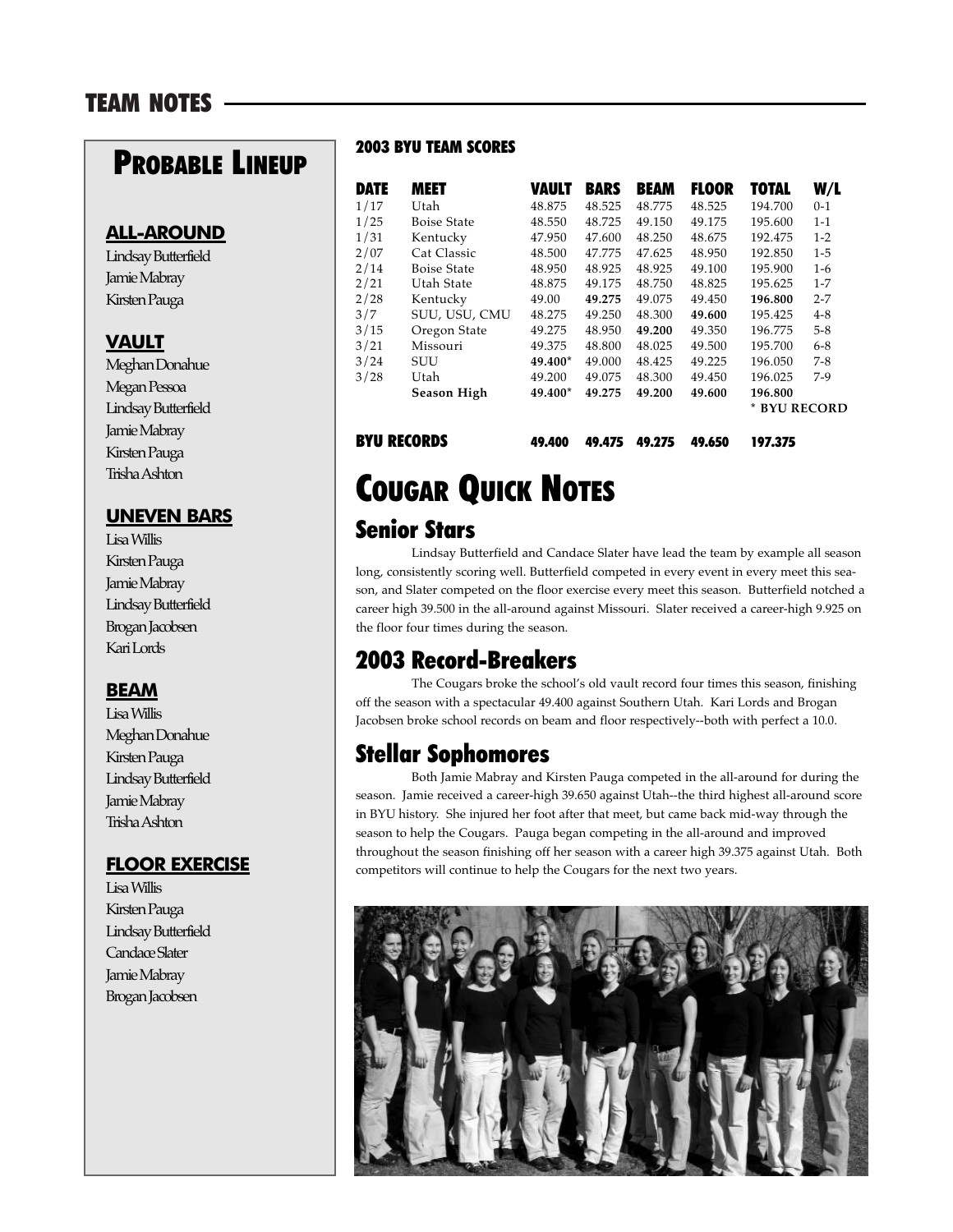### TEAM NOTES

## **BYU in the Rankings**

#### **Team Rankings**

| 1.  | UCLA                       | 197.980 |
|-----|----------------------------|---------|
| 2.  | Nebraska                   | 197.585 |
| 3.  | Arizona State              | 197.490 |
| 4.  | Georgia                    | 197.485 |
| 5.  | Alabama                    | 197.345 |
| 6.  | Stanford                   | 197.300 |
| 7.  | Oklahoma                   | 197.250 |
| 8.  | Utah                       | 197.180 |
| 9.  | Florida                    | 197.010 |
| 10. | Michigan                   | 196.895 |
| 11. | Washington                 | 196.715 |
| 12. | Oregon State               | 196.665 |
| 13. | Iowa                       | 196.515 |
| 14. | L.S.U.                     | 196.485 |
| 15. | Iowa State                 | 196.460 |
| 16. | Ohio State                 | 196.355 |
| 17. | Auburn                     | 196.350 |
| 18. | California                 | 196.160 |
| 19. | Arizona                    | 196.100 |
| 20. | <b>Brigham Young</b>       | 196.075 |
|     | <b>Team Vault Rankings</b> |         |
| 1.  | <b>UCLA</b>                | 49.530  |
|     |                            |         |

| 2.         | Georgia              | 49.480 |
|------------|----------------------|--------|
| 3.         | Nebraska             | 49.465 |
| 4.         | Alabama              | 49.390 |
| 5.         | Stanford             | 49.375 |
| 6.         | Arizona State        | 49.365 |
| 7.         | Washington           | 49.355 |
| 8.         | Utah                 | 49.315 |
| 9.         | Michigan             | 49.285 |
| 10.        | Penn State           | 49.225 |
| 11.        | Iowa                 | 49.210 |
| 12.        | Florida              | 49.190 |
| 13.        | Oklahoma             | 49.170 |
| 14.        | Oregon               | 49.165 |
| 15.        | Kentucky             | 49.150 |
| <u>16.</u> | <b>Brigham Young</b> | 49.135 |
| 17.        | Missouri             | 49.125 |
| 18.        | New Hampshire        | 49.120 |
| 19.        | Denver               | 49.115 |
| 20.        | California           | 49.110 |
|            | West Virginia        | 49.110 |
|            |                      |        |

#### **Team Bars Rankings**

| 1.  | <b>UCLA</b>          | 49.515 |
|-----|----------------------|--------|
| 2.  | Nebraska             | 49.445 |
| 3.  | Utah                 | 49.368 |
| 4.  | Alabama              | 49.360 |
| 5.  | Oklahoma             | 49.350 |
| 6.  | Florida              | 49.340 |
| 7.  | Oregon State         | 49.335 |
| 8.  | Arizona State        | 49.320 |
|     | Stanford             | 49.320 |
| 10. | Georgia              | 49.295 |
|     | Washington           | 49.295 |
| 12. | Iowa                 | 49.260 |
| 13. | Central Michigan     | 49.260 |
| 14. | L.S.U.               | 49.250 |
| 15. | Illinois-Chicago     | 49.205 |
| 16. | <b>NC</b> State      | 49.155 |
| 17. | Michigan             | 49.130 |
| 18. | Auburn               | 49.120 |
| 19. | Denver               | 49.100 |
|     | Utah State           | 49.100 |
| 21. | California           | 49.095 |
| 22. | Ohio State           | 49.085 |
| 23. | <b>Brigham Young</b> | 49.085 |

|              | Team Beam Rankings                     |                  |        |
|--------------|----------------------------------------|------------------|--------|
| 1.           | UCLA                                   | 49.575           |        |
| 2.           | Arizona State                          | 49.495           |        |
| 3.           | Stanford                               | 49.455           |        |
| 4.           | Nebraska                               | 49.425           |        |
| 5.           | Georgia                                | 49.380           |        |
| 6.           | Alabama                                | 49.370           |        |
| 7.           | Florida                                | 49.350           |        |
| 8.           | Utah                                   | 49.345           |        |
| 9.           | Oklahoma                               | 49.320           |        |
| 10.          | Michigan                               | 49.275           |        |
|              | Iowa State                             | 49.275           |        |
| 12.          | Ohio State                             | 49.245           |        |
| 13.          | L.S.U.                                 | 49.180           |        |
| 14.          | NC State                               | 49.145           |        |
| 15.          | Arizona                                | 49.130           |        |
| 16.          | New Hampshire                          | 49.125           |        |
| 17.          | Iowa                                   | 49.075           |        |
| 18.          | Minnesota                              | 49.065           |        |
| 19.          | Washington                             | 49.065           |        |
| 20.          | Oregon                                 | 49.045           |        |
| 21.          | Missouri                               | 49.035           |        |
| 22.          | Maryland                               | 49.020           |        |
| 23.          | Auburn                                 | 49.00            |        |
| 24.          | California                             | 48.970           |        |
| 25.          | <u>Brigham Young</u>                   | <u>48.935</u>    |        |
|              |                                        |                  |        |
|              |                                        |                  |        |
|              | <b>Team Floor Rankings</b>             |                  |        |
| 1.           | Alabama                                | 49.565           |        |
| 2.           | UCLA                                   | 49.555           |        |
| 3.           | Nebraska                               | 49.520           |        |
| 4.           | Arizona State                          | 49.485           |        |
| 5.           | Georgia                                | 49.485           |        |
| 6.           | Central Michigan                       | 49.450           |        |
| 7.           | Oklahoma                               | 49.450           |        |
| 8.           | Michigan                               | 49.440           |        |
| 9.           | Iowa State                             | 49.435           |        |
| 10.          | Utah                                   | 49.430           |        |
| 11.          | Denver                                 | 49.380           |        |
| 12.          | Oregon State<br>Auburn                 | 49.370           |        |
| 13.          |                                        | 49.340           |        |
| 15.          | L.S.U.                                 | 49.340<br>49.335 |        |
| 16.          | Minnesota<br>Florida                   |                  |        |
| 17.          | Arizona                                | 49.335<br>49.295 |        |
|              | Kent State                             | 49.295           |        |
| 19.          | Southern Utah                          | 49.280           |        |
|              | North Carolina                         | 49.280           |        |
| 21.          | Washington                             | 49.250           |        |
| 22.          | Stanford                               | 49.255           |        |
| <u>23.</u>   | <b>Brigham Young</b>                   | 49.245           |        |
|              |                                        |                  |        |
|              | <b>BYU Gymnasts Rankings (top 100)</b> |                  |        |
|              | <u> All-Around</u>                     |                  |        |
|              | Lindsay Butterfield                    | t-61st           | 39.100 |
| <u>Vault</u> |                                        |                  |        |
|              | Trisha Ashton                          | t-18th           | 9.905  |
|              |                                        | 56th             |        |
|              | Kirsten Pauga                          |                  | 9.875  |
| <u>Bars</u>  |                                        |                  |        |
|              | Lindsay Butterfield                    | t-87th           | 9.850  |
|              | Brogan Jacobsen                        | t-87th           | 9.850  |
| <u>Beam</u>  |                                        |                  |        |
|              | Trisha Ashton                          | t-38th           | 9.905  |
| Kari Lords   |                                        | t-95th           | 9.845  |
| <u>Floor</u> |                                        |                  |        |
|              | Candace Slater                         | 80th             | 9.885  |

## **2003 MEET RESULTS**

| <b>DATE</b>          | <b>RESULTS</b>                                                    | RECORD  |
|----------------------|-------------------------------------------------------------------|---------|
|                      | 1/17 Utah-196.800<br>BYU-194.700                                  | $0 - 1$ |
| 1/25                 | BYU-195.600<br>Boise State-193.725                                | $1 - 1$ |
| 1/31                 | Kentucky-194.075<br>BYU-192.475                                   | $1 - 2$ |
| (Cat Classic)<br>2/7 | Missouri-195.875<br>NHU-195.100<br>Arizona-194.575<br>BYU-192.850 | $1-5$   |
| 2/14                 | Boise State-196.375<br>BYU-195.900                                | $1-6$   |
| 2/21                 | Utah State-195.925<br>BYU-195.625                                 | $1 - 7$ |
| 2/28                 | BYU-196.800<br>Kentucky-192.475                                   | $2 - 7$ |
| 3/7                  | SUU-195.875<br>BYU-195.425<br>CMU-195.250<br>Utah State-195.225   | $4 - 8$ |
| 3/15                 | BYU-196.775<br>Oregon St-193.325                                  | $5 - 8$ |
| 3/21                 | BYU-195.700<br>Missouri-194.675                                   | $6 - 8$ |
| 3/24                 | BYU-196.050<br>SUU-195.475                                        | 7-8     |
| 3/28                 | Utah-197.400<br>BYU-196.025                                       | $7-9$   |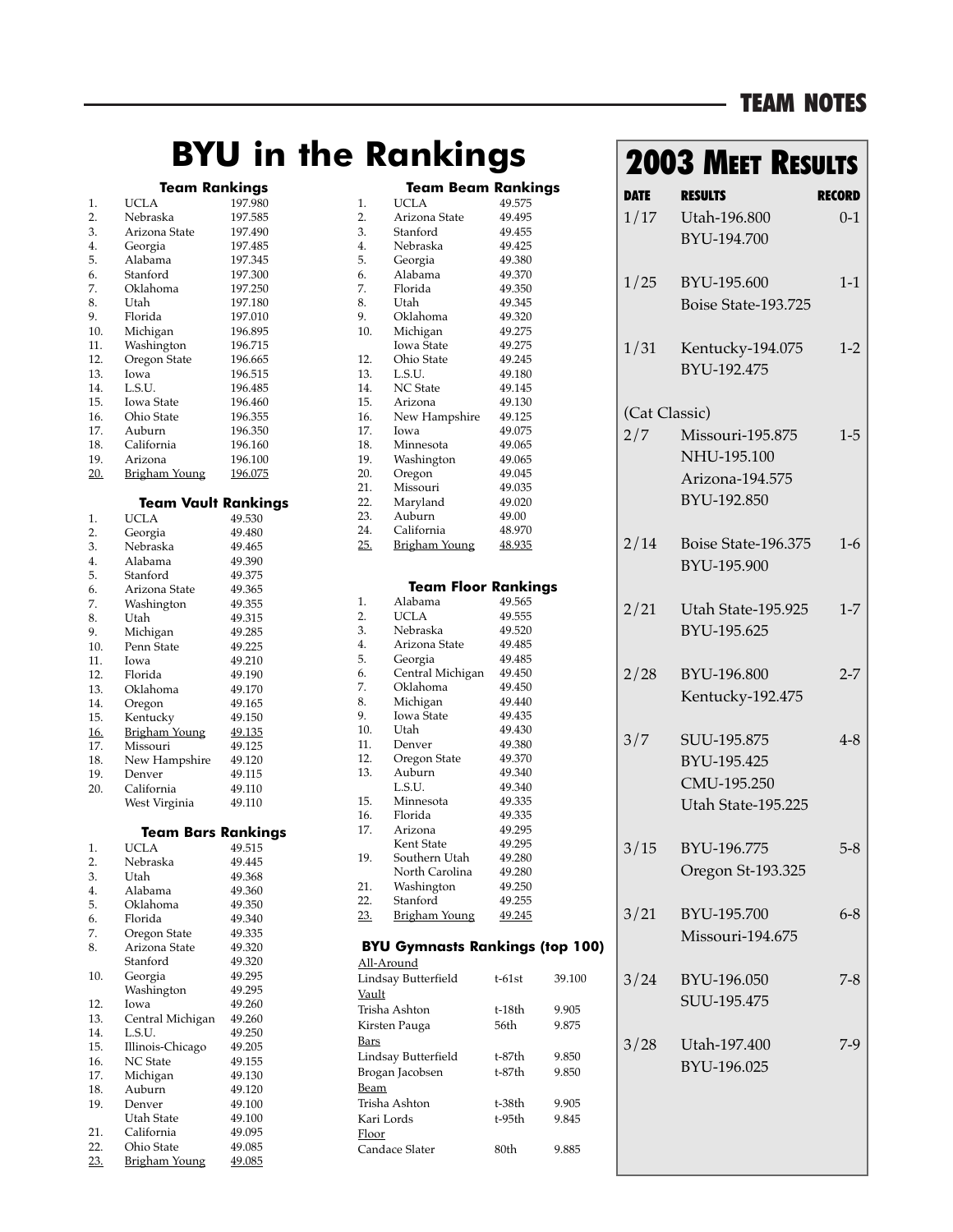#### **North Central Region (University of Utah)**

| (University of Orall)   |         |
|-------------------------|---------|
| 1. No. 6 Stanford       | 197.300 |
| 2. No. 8 Utah           | 197.180 |
| 3. No. 18 California    | 196.160 |
| 4. No. 20 Brigham Young | 196.075 |
| 5. No. 21 Denver        | 196.035 |
| 6. No. 23 Minnesota     | 196.035 |

#### **South Central Region (University of Missouri, Columbia)**

| 197.980 |
|---------|
| 196.665 |
| 196.665 |
| 196.100 |
| 195.710 |
| 195.465 |
|         |

#### **West Region (University of Washington)**

| 1. No. 2 Nebraska             | 197.585 |
|-------------------------------|---------|
| 2. No. 11 Washington          | 196.895 |
| 3. No. 14 LSU                 | 196.485 |
| 4. No. 36 Boise State         | 195.285 |
| 5. No. 42 Cal State Fullerton | 194.430 |
| 6. No. 45 San Jose State      | 194.045 |

#### **Central Region**

### **(University of Alabama, Tuscaloosa)**

| 1. No. 5 Alabama           | 197.345 |
|----------------------------|---------|
| 2. No. 7 Oklahoma          | 197.250 |
| 3. No. 17 Auburn           | 196.350 |
| 4. No. 21 Kent State       | 196.035 |
| 5. No. 25 Central Michigan | 195.780 |
| 6. No. 35 Michigan State   | 195.340 |

### **Northeast Region**

#### **(University of Michigan)**

| 1. No. 3 Arizona State  | 197.345 |
|-------------------------|---------|
| 2. No. 10 Michigan      | 196.895 |
| 3. No. 15 Iowa State    | 196.460 |
| 4. No. 28 New Hampshire | 195.635 |
| 5. No. 30 Penn State    | 195.550 |
| 6. No. 41 Pittsburgh    | 194.470 |

#### **Southeast Region (University of Georgia)**

| 1. No. 4 Georgia               | 197.485 |
|--------------------------------|---------|
| 2. No. 9 Florida               | 197.010 |
| 3. No. 16 Ohio State           | 196.355 |
| 4. No. 24 North Carolina State | 195.930 |
| 5. No. 27 North Carolina       | 195.660 |
| 6. No. 31 Maryland             | 195.545 |
|                                |         |

**Bold** indicates a career high-score \* indicates a season-high score if different from career

#### **Trisha Ashton**

Junior • 5-4 • Flower Mound, Texas

Ashton was a solid competitor on vault and beam. She received careerhigh 9.925 on both the vault and beam twice this season, and will continue to be a leader throughout her senior year.

|      | Trisha Ashton      |       | <b>VAULT</b> | <b>BARS</b> | <b>BEAM</b> | <b>FLOOR</b> | $A-A$ |
|------|--------------------|-------|--------------|-------------|-------------|--------------|-------|
| 1/17 | Utah               | 9.700 | $ -$         | 9.575       |             |              |       |
| 1/25 | <b>Boise State</b> | 9.200 | - -          | 9.875       |             |              |       |
| 1/31 | Kentucky           | 9.625 |              | 9.750       |             |              |       |
| 2/7  | Cat Classic        | 9.650 | $ -$         | 8.575       |             |              |       |
| 2/8  | Cat Classic        |       |              |             |             |              |       |
| 2/14 | <b>Boise State</b> | 9.900 |              | 9.900       | 9.625       |              |       |
| 2/21 | Utah State         | 9.875 | - -          | 9.925       | 9.300       |              |       |
| 2/28 | Kentucky           | 9.925 | - -          | 9.850       |             |              |       |
| 3/7  | SUU, USU, CMU      | 9.875 | $ -$         | 9.200       | 9.900       | - -          |       |
| 3/15 | Oregon State       | 9.925 | $ -$         | 9.925       |             |              |       |
| 3/21 | Missouri           | 9.900 | $ -$         | 9.375       |             |              |       |
| 3/25 | <b>SUU</b>         | 9.925 |              | 9.900       |             |              |       |
| 3/28 | Utah               | 9.875 |              | 9.175       |             |              |       |
|      | <b>Career High</b> | 9.925 |              | 9.925       | 9.900       |              |       |
|      |                    |       |              |             |             |              |       |



#### **Lindsay Butterfield**

Senior • 5-0 • Chandler, Arizona

Butterfield is the Cougars' only gymnast to compete in every event in every meet. Butterfield continued to improve throughout the season. She broke all her career records, which all are 9.9 or better.

|      | Lindsay Butterfield | <b>VAULT</b> | <b>BARS</b> | <b>BEAM</b> | <b>FLOOR</b> | $A-A$  |
|------|---------------------|--------------|-------------|-------------|--------------|--------|
| 1/17 | Utah                | 9.675        | 9.250       | 9.350       | 9.675        | 37.950 |
| 1/25 | <b>Boise State</b>  | 9.625        | 9.825       | 9.650       | 9.725        | 38.825 |
| 1/31 | Kentucky            | 9.275        | 9.650       | 9.375       | 9.250        | 37.550 |
| 2/7  | Cat Classic         | 9.550        | 9.300       | 9.725       | 9.800        | 38.375 |
| 2/8  | Cat Classic         |              |             |             | 8.850        |        |
| 2/14 | <b>Boise State</b>  | 9.675        | 9.825       | 9.825       | 9.875        | 39.200 |
| 2/21 | Utah State          | 9.675        | 9.850       | 9.275       | 9.575        | 38.375 |
| 2/28 | Kentucky            | 9.650        | 9.875       | 9.900       | 9.900        | 39.325 |
| 3/7  | SUU, USU, CMU       | 9.625        | 9.800       | 9.600       | 9.950        | 38.975 |
| 3/15 | Oregon State        | 9.875        | 9.900       | 9.850       | 9.775        | 39.400 |
| 3/21 | Missouri            | 9.950        | 9.775       | 9.850       | 9.925        | 39.500 |
| 3/25 | SUU                 | 9.850        | 9.800       | 9.800       | 9.725        | 39.175 |
| 3/28 | Utah                | 9.775        | 9.900       | 9.800       | 9.875        | 39.350 |
|      | <b>Career High</b>  | 9.950        | 9.900       | 9.900       | 9.950        | 39.500 |
|      |                     |              |             |             |              |        |



Freshman • 4-11 • Sierra Vista, Arizona

Donahue competed for the Cougars in every meet on the vault. She is a strong competitor and received her career high of 9.800 five times throughout the season. Donahue also competed on the beam four times during the season and continues to improve.

| Meghan Donahue     | VAULT | <b>BARS</b> | <b>BEAM</b> | <b>FLOOR</b> | $A-A$ |
|--------------------|-------|-------------|-------------|--------------|-------|
| Utah               | 9.800 |             |             |              |       |
| <b>Boise State</b> | 9.800 |             |             |              |       |
| Kentucky           | 9.750 |             |             |              |       |
| Cat Classic        | 9.800 |             |             |              |       |
| Cat Classic        | 9.600 |             |             |              |       |
| <b>Boise State</b> | 9.800 |             |             |              |       |
| Utah State         | 9.775 |             |             |              |       |
| Kentucky           | 9.650 |             |             |              |       |
| SUU, USU, CMU      | 9.750 |             |             |              |       |
| Oregon State       | 9.750 |             | 9.275       |              |       |
| Missouri           | 9.800 |             | 9.825       |              |       |
| <b>SUU</b>         | 9.775 |             | 9.250       |              |       |
| Utah               | 9.725 |             | 9.775       |              |       |
| <b>Career High</b> | 9.800 |             | 9.825       |              |       |
|                    |       |             |             |              |       |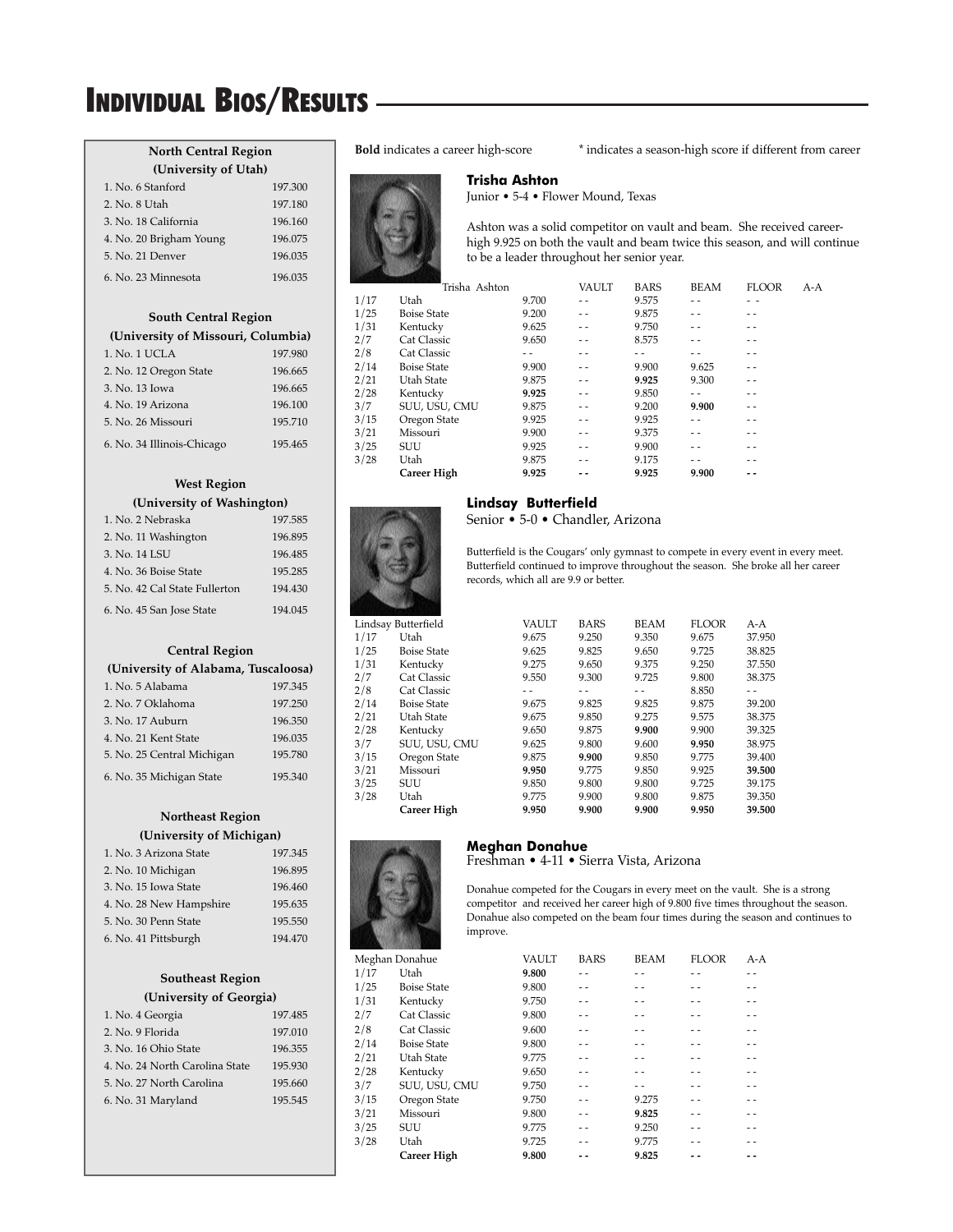

**Brooke Haskett**

Senior • 5-3 • Mesa, Arizona

Haskett performed well throughout the season on bars, beam and floor. She received new career highs on bars and floor. Haskett injured her ACL during practice and will be unable to compete for the remainder of the season.

| <b>Brooke Haskett</b> |                    | <b>VAULT</b> | <b>BARS</b> | <b>BEAM</b> | <b>FLOOR</b> | $A-A$ |
|-----------------------|--------------------|--------------|-------------|-------------|--------------|-------|
| 1/17                  | Utah               |              | 9.850       | 9.675       | 9.850        |       |
| 1/25                  | <b>Boise State</b> |              | 9.925       | 9.725       | 9.925        |       |
| 1/31                  | Kentucky           |              | 9.800       | 9.675       | 9.900        |       |
| 2/7                   | Cat Classic        |              | 9.150       | 9.625       | 9.750        |       |
| 2/8                   | Cat Classic        |              |             |             |              |       |
| 2/14                  | <b>Boise State</b> |              | 9.225       | $9.800*$    | 9.850        |       |
| 2/21                  | Utah State         | $ -$         | 9.875       | 9.275       | 9.825        |       |
| 2/28                  | Kentucky           |              | 9.850       | 9.800       | 9.875        |       |
| 3/7                   | SUU, USU, CMU      |              |             |             |              |       |
| 3/15                  | Oregon State       |              |             |             |              |       |
| 3/21                  | Missouri           |              |             |             |              |       |
| 3/25                  | <b>SUU</b>         |              |             |             |              |       |
| 3/28                  | Utah               |              |             |             |              |       |
|                       | <b>Career High</b> |              | 9.925       | 9.850       | 9.925        |       |
|                       |                    |              |             |             |              |       |



#### **Brogan Jacobsen** Junior • 5-3 • Salt Lake City, Utah

Jacobsen's crowd-pleasing floor routines earned her excellent scores throughout the season. Her hard work paid off in at home when she received a perfect 10.0. Jacobsen also earned a new career high on the bars with a 9.9. She is one of two team captains.

| Brogan Jacobsen |                    | VAULT    | <b>BARS</b> | <b>BEAM</b> | <b>FLOOR</b> | $A-A$ |
|-----------------|--------------------|----------|-------------|-------------|--------------|-------|
| 1/17            | Utah               |          | 9.050       |             |              | - -   |
| 1/25            | <b>Boise State</b> | 9.675    | 9.800       |             | 9.725        | - -   |
| 1/31            | Kentucky           | 9.250    | 9.675       |             | 9.900        |       |
| 2/7             | Cat Classic        | $9.750*$ | 9.800       |             | 9.775        |       |
| 2/8             | Cat Classic        |          | 9.675       |             | 9.850        |       |
| 2/14            | <b>Boise State</b> | 9.650    | 9.825       |             | 9.800        |       |
| 2/21            | Utah State         | 9.525    | 9.850       |             | 9.800        |       |
| 2/28            | Kentucky           | 9.700    | 9.875       |             | 9.925        | $ -$  |
| 3/7             | SUU, USU, CMU      |          | 9.875       |             | 10.000       |       |
| 3/15            | Oregon State       |          | 9.825       |             | 9.800        |       |
| 3/21            | Missouri           |          | 9.800       |             | 9.925        | - -   |
| 3/25            | <b>SUU</b>         |          | 9.825       |             | 9.800        |       |
| 3/28            | Utah               |          | 9.900       |             | 9.775        |       |
|                 | Career High        | 9.825    | 9.900       |             | 10.000       |       |



### **Lena Johnson**

Sophomore • 4-11 • Athens, Georgia

Lena competed for the Cougars once on the vault this season, but competed in exhibition on vault and floor throughout the season. The Cougars will look to her in the future to help them on those events.

| Lena Johnson |                    | VAULT | <b>BARS</b> | <b>BEAM</b> | <b>FLOOR</b> | $A-A$ |
|--------------|--------------------|-------|-------------|-------------|--------------|-------|
| 1/17         | Utah               | 9.200 |             |             |              |       |
| 1/25         | <b>Boise State</b> |       |             |             |              |       |
| 1/31         | Kentucky           |       |             |             |              |       |
| 2/7          | Cat Classic        |       |             |             |              |       |
| 2/8          | Cat Classic        |       |             |             |              |       |
| 2/14         | <b>Boise State</b> |       |             |             |              |       |
| 2/21         | Utah State         | $ -$  |             |             |              |       |
| 2/28         | Kentucky           |       |             |             |              |       |
| 3/7          | SUU, USU, CMU      |       |             |             |              |       |
| 3/15         | Oregon State       |       |             |             |              |       |
| 3/21         | Missouri           |       |             |             |              |       |
| 3/25         | <b>SUU</b>         | - -   |             |             |              |       |
| 3/28         | Utah               |       |             |             |              |       |
|              | <b>Career High</b> | 9.200 |             |             |              |       |

#### **BYU Season Highs**

| Vault-<br>1) 9.950<br>1) 9.950<br>2) 9.925<br>2) 9.925<br>2) 9.925<br>3) 9.925<br>2) 9.925<br>3) 9.900<br>3) 9.900<br>3) 9.900<br>3) 9.900  | Gymnast<br>Lindsay Butterfield<br>Kirsten Pauga<br>Jamie Mabray<br>Kirsten Pauga<br>Trisha Ashton<br>Trisha Ashton<br>Trisha Ashton<br>Trisha Ashton<br>Trisha Ashton<br>Kirsten Pauga<br>Jamie Mabray   | Date<br>3/21<br>3/25<br>1/17<br>2/14<br>2/28<br>3/15<br>3/25<br>2/14<br>3/21<br>2/28<br>3/15 |
|---------------------------------------------------------------------------------------------------------------------------------------------|----------------------------------------------------------------------------------------------------------------------------------------------------------------------------------------------------------|----------------------------------------------------------------------------------------------|
| Team<br>1) 49.400<br>2) 49.375<br>3) 49.275                                                                                                 | Southern Utah<br>Missouri<br>Oregon State                                                                                                                                                                | 3/24<br>3/21<br>3/15                                                                         |
| Bars-<br>1) 9.925<br>2) 9.900<br>2) 9.900<br>2) 9.900<br>3) 9.875<br>3) 9.875<br>3) 9.875<br>3) 9.875<br>3) 9.875                           | Gymnast<br><b>Brooke Haskett</b><br>Kari Lords<br>Lindsay Butterfield<br>Brogan Jacobsen<br>Kari Lords<br>Jamie Mabray<br><b>Brooke Haskett</b><br>Brogan Jacobsen<br>Brogan Jacobsen                    | Date<br>1/25<br>3/7<br>3/28<br>3/28<br>2/28<br>1/17<br>2/21<br>2/28<br>3/7                   |
| Team<br>1) 49.275<br>2) 49.250<br>3) 19.175                                                                                                 | Kentucky<br>SUU, USU, CMU<br>Utah State                                                                                                                                                                  | 2/28<br>3/7<br>2/21                                                                          |
| Beam-<br>1)10.000<br>2) 9.950<br>3) 9.925<br>3) 9.925<br>3) 9.925                                                                           | Gymnast<br>Kari Lords<br>Jamie Mabray<br>Kari Lords<br>Trisha Ashton<br>Trisha Ashton                                                                                                                    | Date<br>3/7<br>1/17<br>1/25<br>2/21<br>3/15                                                  |
| Team<br>1) 49.200<br>2) 49.150<br>3) 19.075                                                                                                 | Oregon State<br><b>Boise State</b><br>Kentucky                                                                                                                                                           | 3/15<br>1/25<br>2/28                                                                         |
| Floor-<br>1) 10.000<br>2) 9.950<br>2) 9.950<br>3) 9.925<br>3) 9.925<br>3) 9.925<br>3) 9.925<br>3) 9.925<br>3) 9.925<br>3) 9.925<br>3) 9.925 | Gymnast<br>Brogan Jacobsen<br>Lindsay Butterfield<br>Jamie Mabray<br>Brogan Jacobsen<br>Brogan Jacobsen<br><b>Brooke Haskett</b><br>Candace Slater<br>Candace Slater<br>Candace Slater<br>Candace Slater | Date<br>3/7<br>3/7<br>3/28<br>2/28<br>3/21<br>1/25<br>1/25<br>3/15<br>3/21<br>3/25           |
| 3) 9.925<br>3) 9.925<br>3) 9.925                                                                                                            | Lisa Willis<br>Jamie Mabray<br>Jamie Mabray<br>Lindsay Butterfield                                                                                                                                       | 3/7<br>3/15<br>3/25<br>3/21                                                                  |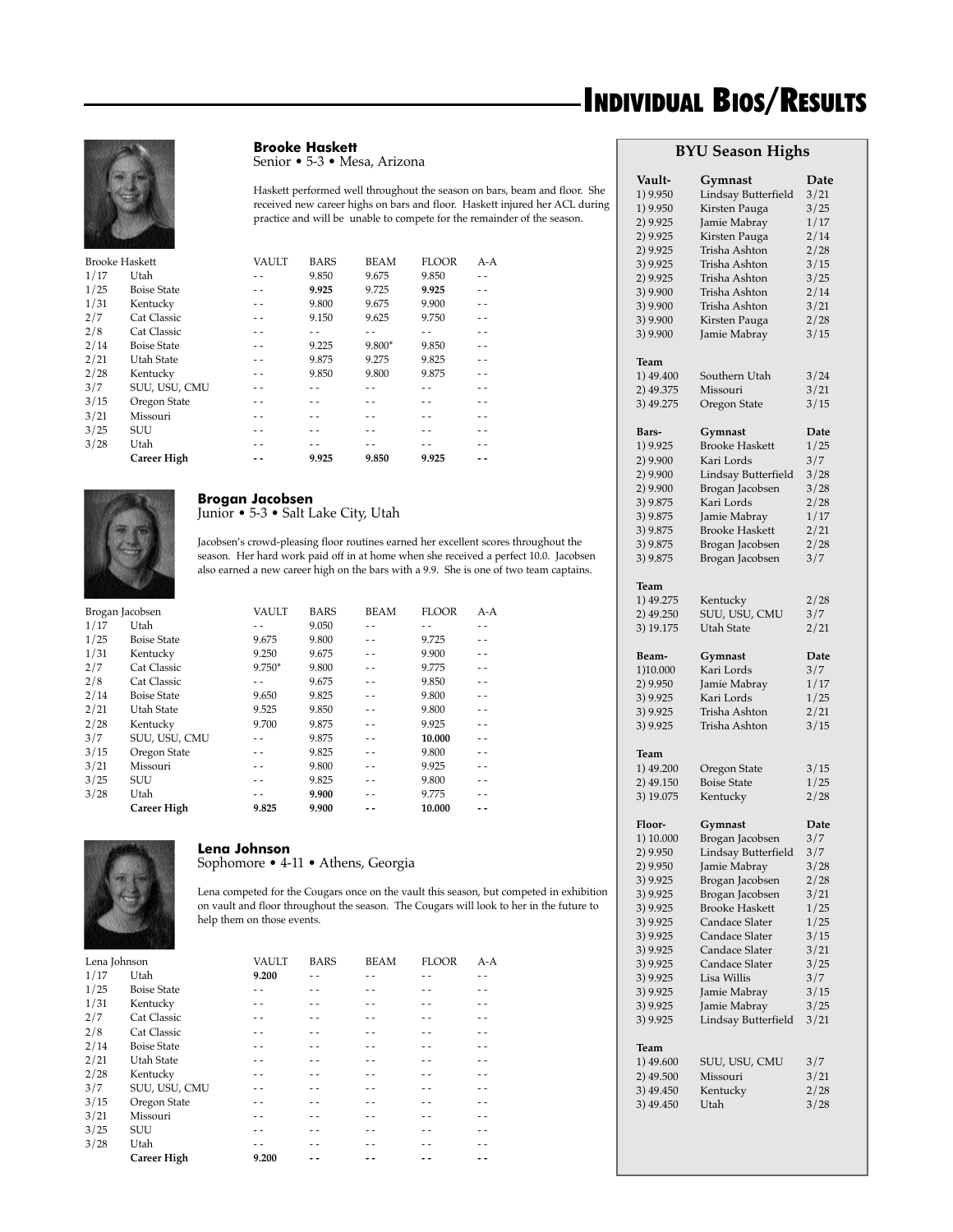## Top 10 All-Time Individual

### All-Around

| 1.  | Kelly Evanson       | 39.700 | 3/15/02 |
|-----|---------------------|--------|---------|
| 2.  | Kelly Evanson       | 39.675 | 3/23/02 |
| 3.  | Jamie Mabray        | 39.650 | 1/17/03 |
| 4.  | Kelly Evanson       | 39.625 | 3/23/01 |
|     | Kelly Evanson       | 39.625 | 3/16/01 |
| 6.  | Kelly Evanson       | 39.550 | 2/12/01 |
|     | Kelly Evanson       | 39.550 | 3/10/00 |
| 8.  | Kelly Evanson       | 39.525 | 2/16/01 |
|     | <b>Jamie Mabray</b> | 39.525 | 3/15/03 |
| 10. | Kelly Evanson       | 39.500 | 3/03/01 |
|     | Lindsay Butterfield | 39.500 | 3/21/03 |
|     |                     |        |         |
|     |                     |        |         |

### Vault

| 1.<br>$\overline{2}$ .<br>7. | C. McAdams<br>Kelly Evanson<br>Kelly Evanson<br>C. McAdams<br><b>Lindsay Butterfield</b><br><b>Kirsten Pauga</b><br>Trisha Ashton<br>Trisha Ashton<br>Trisha Ashton<br>Jamie Mabray<br><b>Kirsten Pauga</b><br>4 others tied | 10.000<br>9.950<br>9.950<br>9.950<br>9.950<br>9.950<br>9.925<br>9.925<br>9.925<br>9.925<br>9.925<br>9.925 | 3/28/92<br>3/11/02<br>3/23/01<br>1/11/93<br>3/21/03<br>3/25/03<br>2/28/03<br>3/15/03<br>3/25/03<br>1/17/03<br>2/14/03<br>N/A |
|------------------------------|------------------------------------------------------------------------------------------------------------------------------------------------------------------------------------------------------------------------------|-----------------------------------------------------------------------------------------------------------|------------------------------------------------------------------------------------------------------------------------------|
|                              | <u>Bars</u>                                                                                                                                                                                                                  |                                                                                                           |                                                                                                                              |
| 1.<br>9.                     | Kelly Evanson<br>L. Niepraschk<br>L. Niepraschk<br>N. Broekman<br>J. Bangerter<br>E. Crandall<br>J. Bangerter<br>E. Crandall<br><b>Brooke Haskett</b><br>7 others tied                                                       | 9.950<br>9.950<br>9.950<br>9.950<br>9.950<br>9.950<br>9.950<br>9.950<br>9.925<br>9.925                    | 3/15/02<br>2/24/00<br>2/05/99<br>3/25/99<br>2/12/93<br>2/12/93<br>2/26/93<br>3/06/93<br>1/25/03<br>N/A                       |
|                              | Beam                                                                                                                                                                                                                         |                                                                                                           |                                                                                                                              |
| 1.                           | Kari Lords                                                                                                                                                                                                                   | 10.0                                                                                                      | 3/7/03                                                                                                                       |
| 2.                           | Kari Dye<br>Kelli Rose                                                                                                                                                                                                       | 9.975<br>9.975                                                                                            | 3/23/02<br>3/17/97                                                                                                           |
| 4.<br>8.                     | Kelly Evanson<br>J. Bangerter<br>E. Crandall<br>Jamie Mabray<br>Trisha Ashton<br>Trisha Ashton<br>9 others tied                                                                                                              | 9.950<br>9.950<br>9.950<br>9.950<br>9.925<br>9.925<br>9.925                                               | 3/23/02<br>3/12/93<br>3/09/96<br>1/17/03<br>2/21/03<br>3/15/03<br>N/A                                                        |
|                              | <u>Floor</u>                                                                                                                                                                                                                 |                                                                                                           |                                                                                                                              |
| 1.                           | Brogan Jacobsen                                                                                                                                                                                                              | 10.0                                                                                                      | 3/7/03                                                                                                                       |
| 2.                           | Kari Dye                                                                                                                                                                                                                     | 9.975<br>9.975                                                                                            | 3/15/02                                                                                                                      |
| 4.                           | Kim Little<br>Kelly Evanson<br>Jeni Lopez<br>Kelly Evanson<br>Kim Little<br>Jeni Lopez<br>Kelly Evanson                                                                                                                      | 9.950<br>9.950<br>9.950<br>9.950<br>9.950<br>9.950                                                        | 3/16/01<br>3/15/02<br>3/15/02<br>3/23/01<br>3/23/01<br>3/23/01<br>3/16/01                                                    |
|                              | 9 others tied                                                                                                                                                                                                                | 9.950                                                                                                     | N/A                                                                                                                          |
|                              | 2002 Scores in Bold                                                                                                                                                                                                          |                                                                                                           |                                                                                                                              |



#### **Kari Lords**

Junior • 4-11 • Las Vegas, Nevada

Lords has been a strong competitor and bars and beam this year. The highlight of the season came when Lord's scored a perfect 10.0 on her beam routine during a quad meet. Lords consistency on the bars has also been a benefit to the team.

| Kari Lords |                    | <b>VAULT</b> | <b>BARS</b> | <b>BEAM</b> | <b>FLOOR</b> | $A-A$                    |
|------------|--------------------|--------------|-------------|-------------|--------------|--------------------------|
| 1/17       | Utah               |              | 9.825       | 9.850       | 9.275        | - -                      |
| 1/25       | <b>Boise State</b> | $ -$         | 9.325       | 9.925       | 9.875        |                          |
| 1/31       | Kentucky           |              | 9.500       | 9.775       |              |                          |
| 2/7        | Cat Classic        |              | 9.825       | 9.400       |              |                          |
| 2/8        | Cat Classic        |              | 9.775       |             |              |                          |
| 2/14       | <b>Boise State</b> |              | 9.725       | 9.425       | $9.900*$     |                          |
| 2/21       | Utah State         | $ -$         | 9.825       | 9.900       | 9.850        |                          |
| 2/28       | Kentucky           |              | 9.875       | 9.775       | 9.700        | $\overline{\phantom{a}}$ |
| 3/7        | SUU, USU, CMU      |              | $9.900*$    | 10.000      |              |                          |
| 3/15       | Oregon State       |              |             |             |              |                          |
| 3/21       | Missouri           |              |             |             |              |                          |
| 3/25       | <b>SUU</b>         |              | 9.300       |             |              |                          |
| 3/28       | Utah               |              | 9.650       |             |              |                          |
|            | <b>Career High</b> | 9.750        | 9.925       | 10.000      | 9.975        | 39.475                   |
|            |                    |              |             |             |              |                          |



#### **Jamie Mabray**

#### Sophomore • 5-5 • Carrollton, Texas

Despite a foot injury that left her sidelined for six meets, Mabray remains one of BYU's strongest competitors. She received career-high marks in every event this season. She received the third highest all-around score in BYU history against Utah.

| Jamie Mabray |                    | <b>VAULT</b> | <b>BARS</b> | <b>BEAM</b> | <b>FLOOR</b> | $A-A$  |
|--------------|--------------------|--------------|-------------|-------------|--------------|--------|
| 1/17         | Utah               | 9.925        | 9.875       | 9.950       | 9.900        | 39.650 |
| 1/25         | <b>Boise State</b> |              |             |             |              |        |
| 1/31         | Kentucky           |              |             |             |              |        |
| 2/7          | Cat Classic        |              |             |             |              |        |
| 2/8          | Cat Classic        |              |             |             |              |        |
| 2/14         | <b>Boise State</b> |              |             |             |              | - -    |
| 2/21         | Utah State         |              |             |             |              | $-$    |
| 2/28         | Kentucky           |              |             |             |              |        |
| 3/7          | SUU, USU, CMU      | 9.225        | 9.850       | 9.375       |              |        |
| 3/15         | Oregon State       | 9.900        | 9.825       | 9.875       | 9.925        | 39.525 |
| 3/21         | Missouri           | 9.850        | 9.800       | 9.175       | 9.900        | 38.725 |
| 3/25         | <b>SUU</b>         | 9.850        | 9.825       | 9.725       | 9.925        | 39.325 |
| 3/28         | Utah               | 9.875        | 9.325       | 9.225       | 9.950        | 38.375 |
|              | <b>Career High</b> | 9.925        | 9.875       | 9.950       | 9.925        | 39.650 |
|              |                    |              |             |             |              |        |



### **Kirsten Pauga**

Sophomore • 5-5 • Lethbridge, Alberta

Pauga is a strength to her team in every event. During her first year as an all-around competitor, Pauga showed grace under pressure. She will continue to be a major competitor for BYU for the next two years.

|      | Kirsten Pauga      | VAULT | <b>BARS</b> | <b>BEAM</b> | <b>FLOOR</b> | $A-A$  |
|------|--------------------|-------|-------------|-------------|--------------|--------|
| 1/17 | Utah               |       |             | 9.725       | 9.125        | $ -$   |
| 1/25 | <b>Boise State</b> | 9.650 | - -         | 9.875       | 9.275        | $ -$   |
| 1/31 | Kentucky           | 9.550 | 8.100       | 9.675       | 9.450        | 36.775 |
| 2/7  | Cat Classic        | 9.600 | 8.800       | 9.700       | 9.825        | 37.925 |
| 2/8  | Cat Classic        |       |             |             | 9.725        |        |
| 2/14 | <b>Boise State</b> | 9.925 | 9.775       | 9.875       |              | $ -$   |
| 2/21 | Utah State         | 9.800 | 9.775       | 9.825       | - -          | $ -$   |
| 2/28 | Kentucky           | 9.900 | 9.675       | 9.750       |              | $ -$   |
| 3/7  | SUU, USU, CMU      | 9.275 | 9.075       | 9.725       | 9.150        | 37.225 |
| 3/15 | Oregon State       | 9.825 | 9.675       | 9.775       | 9.825        | 39.100 |
| 3/21 | Missouri           | 9.875 | 9.700       | 9.750       | 9.825        | 39.150 |
| 3/25 | <b>SUU</b>         | 9.950 | 9.775       | 9.200       | 9.000        | 37.925 |
| 3/28 | Utah               | 9.875 | 9.800       | 9.850       | 9.850        | 39.375 |
|      | <b>Career High</b> | 9.950 | 9.800       | 9.875       | 9.850        | 39.375 |
|      |                    |       |             |             |              |        |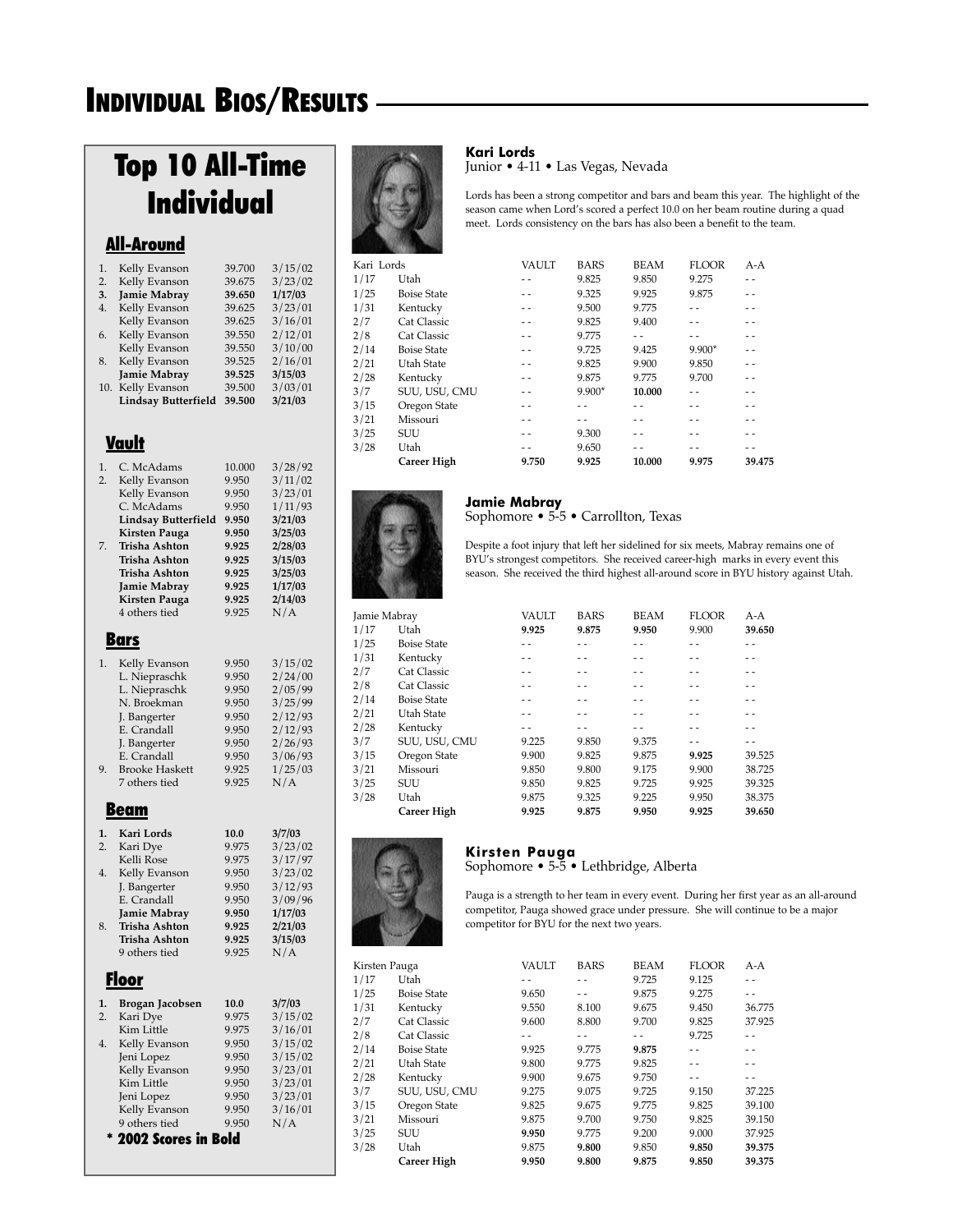

### **Megan Pessoa**

Junior • 5-1 • Salt Lake City, Utah

A powerful vaulter, Pessoa competed in every meet for the Cougars this season. She broke her previous career score of 9.8 twice this season with a 9.825. The Cougars look to Pessoa as a consistent competitor.

| Megan Pessoa |                    | <b>VAULT</b> | <b>BARS</b> | <b>BEAM</b> | <b>FLOOR</b> | $A-A$ |
|--------------|--------------------|--------------|-------------|-------------|--------------|-------|
| 1/17         | Utah               | 9.775        |             |             |              |       |
| 1/25         | <b>Boise State</b> | 9.800        |             |             |              |       |
| 1/31         | Kentucky           | 9.750        |             |             |              |       |
| 2/7          | Cat Classic        | 9.700        |             |             |              |       |
| 2/8          | Cat Classic        |              |             |             |              |       |
| 2/14         | <b>Boise State</b> | 9.325        |             |             |              |       |
| 2/21         | Utah State         | 9.750        |             |             |              |       |
| 2/28         | Kentucky           | 9.825        |             |             |              |       |
| 3/7          | SUU, USU, CMU      | 9.750        |             |             |              | $ -$  |
| 3/15         | Oregon State       | 9.750        |             |             |              |       |
| 3/21         | Missouri           | 9.700        |             |             |              |       |
| 3/25         | <b>SUU</b>         | 9.825        |             |             |              |       |
| 3/28         | Utah               | 9.800        |             |             |              |       |
|              | <b>Career High</b> | 9.825        |             |             |              |       |
|              |                    |              |             |             |              |       |



#### **Candace Slater** Senior • 5-5 • Highland, Utah

Slater is an extremely consistent and powerful competitor on the floor. She has received a career-high mark of 9.925 four times throughout the season. Her marks on floor have helped the Cougars pull ahead in many meets.

| Candace Slater |                    | <b>VAULT</b> | <b>BARS</b> | <b>BEAM</b> | <b>FLOOR</b> | $A-A$ |
|----------------|--------------------|--------------|-------------|-------------|--------------|-------|
| 1/17           | Utah               |              |             |             | 9.825        |       |
| 1/25           | <b>Boise State</b> |              |             |             | 9.925        |       |
| 1/31           | Kentucky           |              |             |             | 9.825        |       |
| 2/7            | Cat Classic        |              |             |             | 9.800        |       |
| 2/8            | Cat Classic        |              |             |             | 9.850        |       |
| 2/14           | <b>Boise State</b> |              |             |             | 9.675        | - -   |
| 2/21           | Utah State         |              |             |             | 9.775        |       |
| 2/28           | Kentucky           |              |             |             | 9.875        |       |
| 3/7            | SUU, USU, CMU      |              |             |             | 9.825        |       |
| 3/15           | Oregon State       |              |             |             | 9.925        | $-$   |
| 3/21           | Missouri           |              |             |             | 9.925        | - -   |
| 3/25           | <b>SUU</b>         |              |             |             | 9.925        |       |
| 3/28           | Utah               |              |             |             | 9.900        |       |
|                | <b>Career High</b> |              |             |             | 9.925        |       |



#### **Lisa Willis** Freshman • 5-6 • Albuquerque, New Mexico

Throughout her freshman season, Willis competed in every meet on the bars, and nearly every meet on beam and floor. She received high scores and continued to improve throughout the season. Willis will be a leader in the years to come.

| Lisa Willis |                    | <b>VAULT</b> | <b>BARS</b> | <b>BEAM</b> | <b>FLOOR</b> | $A - A$ |
|-------------|--------------------|--------------|-------------|-------------|--------------|---------|
| 1/17        | Utah               |              | 9.725       |             |              |         |
| 1/25        | <b>Boise State</b> |              | 9.325       | 9.750       |              |         |
| 1/31        | Kentucky           |              | 8.725       | 9.325       | 9.700        | - -     |
| 2/7         | Cat Classic        |              | 9.700       | 9.175       | 9.700        |         |
| 2/8         | Cat Classic        |              |             |             |              |         |
| 2/14        | <b>Boise State</b> |              | 9.775       | 9.525       |              |         |
| 2/21        | Utah State         | - -          | 9.775       | 9.825       | - -          | - -     |
| 2/28        | Kentucky           |              | 9.800       | 9.100       | 9.875        | - -     |
| 3/7         | SUU, USU, CMU      |              | 9.825       | 9.600       | 9.925        |         |
| 3/15        | Oregon State       |              | 9.725       | 9.775       | 9.875        |         |
| 3/21        | Missouri           |              | 9.725       | 9.225       | 9.675        |         |
| 3/25        | <b>SUU</b>         |              | 9.775       | 9.750       | 9.850        |         |
| 3/28        | Utah               |              | 9.825       | 9.650       | 9.875        |         |
|             | <b>Career High</b> |              | 9.825       | 9.825       | 9.925        |         |

|                      |                      | <b>TOP 10 ALL-TIME TEAM</b> |                    |
|----------------------|----------------------|-----------------------------|--------------------|
|                      | <b>OVERALL</b>       |                             |                    |
| 1.                   | 197.375              | S. Utah                     | 3/15/02            |
|                      | 197.375<br>197.325   | Utah<br>Utah St.            | 3/23/01<br>3/16/01 |
| 3.<br>4.             | 196.900              | Missouri                    | 2/16/01            |
| 5.                   | 196.800              | Kentucky                    | 2/28/03            |
| 6.                   | 196.775              | Oregon St.                  | 3/15/03            |
| 7.                   | 196.525              | S. Utah                     | 3/10/00            |
| 8.                   | 196.375              | Utah                        | 3/22/97            |
| 9.                   | 196.225              | S. Utah                     | 2/12/01            |
| 10.                  | 196.050              | S. Utah                     | 3/25/99            |
|                      | 196.050              | S. Utah                     | 3/24/03            |
|                      | VAULT                |                             |                    |
| 1.                   | 49.400               | S. Utah                     | 3/24/03            |
| 2.                   | 49.375               | Missouri                    | 3/21/03            |
| 3.                   | 49.275               | Oregon St.                  | 3/15/03            |
| 4.                   | 49.200               | Utah                        | 3/28/03            |
| 5.                   | 49.175               | S. Utah                     | 3/15/02            |
|                      | 49.175               | Utah                        | 3/23/01            |
| 7.                   | 49.100               | Boise St.                   | 3/11/02            |
|                      | 49.100               | Utah St.                    | 3/16/01            |
|                      | 49.100               | S. Utah                     | 2/12/01            |
| 10.                  | 49.050               | Oregon St.                  | 3/03/00            |
|                      | BARS                 |                             |                    |
| 1.                   | 49.475               | Missouri                    | 2/16/01            |
| 2.                   | 49.425               | S. Utah                     | 3/15/02            |
|                      | 49.425               | S. Utah                     | 3/10/00            |
| 4.                   | 49.400               | Utah                        | 2/09/01            |
| 5.                   | 49.375               | Utah St.                    | 3/16/01            |
| 6.                   | 49.300               | Utah                        | 3/23/01            |
|                      | 49.300               | S. Utah                     | 3/25/99            |
| 8.                   | 49.275               | <b>Cat Classic</b>          | 2/01/02            |
|                      | 49.275               | S. Utah                     | 3/08/98            |
|                      | 10. 49.275           | Kentucky                    | 2/28/03            |
|                      | <b>BEAM</b>          |                             |                    |
|                      |                      |                             |                    |
| 1.                   | 49.275<br>49.275     | Utah                        | 3/23/01<br>3/16/01 |
| 2.<br>3.             | 49.200               | Utah St.<br>Oregon St.      | 3/15/03            |
| 4.                   | 49.150               | Utah St.                    | 3/12/93            |
|                      | 49.150               | <b>Boise St.</b>            | 1/25/03            |
| 6.                   | 49.125               | S. Utah                     | 3/15/02            |
| 7.                   | 49.075               | Utah                        | 3/21/99            |
|                      | 49.075               | Kentucky                    | 2/28/03            |
| 9.                   | 49.000               | Stanford                    | 3/23/01            |
|                      | 49.000               | Utah                        | 3/22/97            |
|                      | 49.000               | <b>UCLA</b>                 | 3/30/96            |
|                      | 49.000               | Utah                        | 3/18/00            |
|                      | FLOOR                |                             |                    |
|                      |                      |                             |                    |
| 1.<br>$\overline{2}$ | 49.650<br>49.625     | S. Utah<br>Utah             | 3/15/02<br>3/23/01 |
| 3.                   |                      | S. Utah                     | 3/07/03            |
| 4.                   | 49.600<br>49.575     | Utah St.                    | 3/16/01            |
| 5.                   | 49.525               | Utah St.                    | 3/09/01            |
|                      | 49.525               | Missouri                    | 2/16/01            |
| 7.                   | 49.500               | S. Utah                     | 3/25/99            |
|                      | 49.500               | Missouri                    | 3/21/03            |
| 9.                   | 49.450               | Kentucky                    | 2/28/03            |
|                      | 49.450               | Utah                        | 3/28/03            |
|                      |                      |                             |                    |
|                      | *2002 Scores in Bold |                             |                    |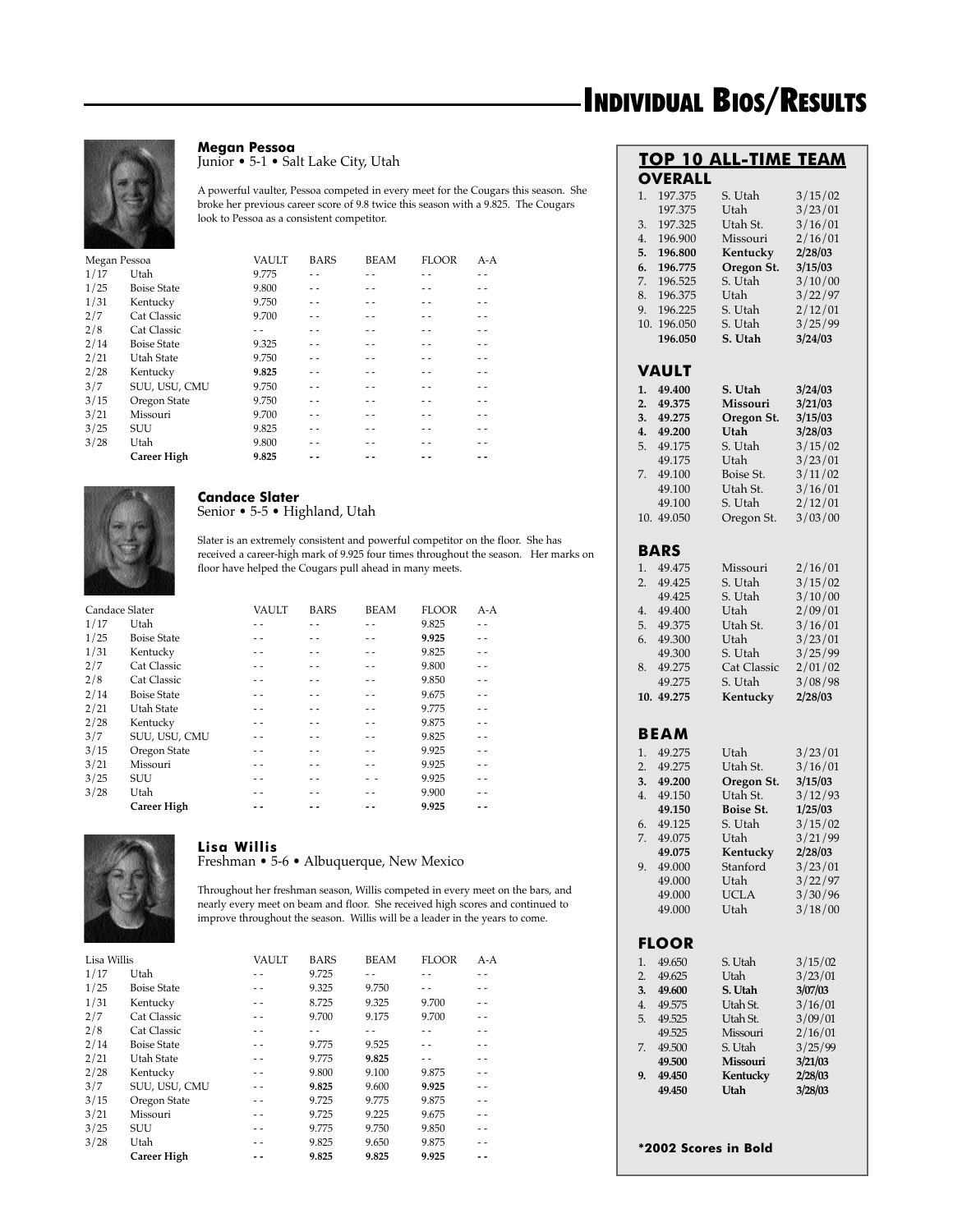## **BYU Women's Gymnastics Meet-by-Meet Summaries**

#### **Mabray Wins All-Around, Cougars Fall to Utes**

SALT LAKE CITY (January 17, 2003) -- Opening their 2003 season minus an All-American and competing against long-time rival University of Utah, the BYU women's gymnastics team fought hard and came together as a team. Despite losing to the Utes 196.8 to 194.7 Friday night in the Huntsman Center, the Cougars managed to break some individual career bests.

Most notable was sophomore Jamie Mabray, who set or tied personal bests in all four events to win the all-around title. Mabray's all around score of 39.650 nearly broke BYU's individual all-around record of 39.7, set by All-American Kelly Evanson. Her score is the third highest score BYU has ever received.

Utah's Melissa Vituj placed second in the all-around with a score of 39.625, a personal best. She also won the floor exercise while teammate Annabeth Eberle won on bars. On her way to the all-around title, Mabray won both the vault and beam competitions while placing second on floor and bars.

"Jamie really fought through the whole thing," BYU head coach Brad Cattermole said. "She doesn't always have the highest level of difficulty, but she does what she can perfectly."

Other outstanding performances came from Brooke Haskett, who came in third on the floor exercise and nailed her bar routine, and Kari Lords who scored a 9.850 on the beam.

Coach Brad Cattermole was extremely pleased with the team's performance. "I am thrilled with the way that we performed tonight. We are really coming together and moving in the right direction."

#### **First Home Meet A Success For BYU Gymnastics**

PROVO, Utah (January 25, 2003) - In the first home meet of the season, BYU's women's gymnastics team beat the Boise State Broncos 195.6 to 193.725 Saturday night in front of 1,536 fans in the Smith Fieldhouse.

Competing without their leading scorer, Jamie Mabray, who broke her foot last week, the Cougars pulled together and stepped up their performances to not only beat the Broncos but also take first place in every event.

Head Coach Brad Cattermole was pleased with the competition and the girls' optimism throughout the meet.

"I am so proud of the girls' attitude through the whole thing," Cattermole said. "They fought hard and kept going. That is what is most important."

Candace Slater and Brooke Haskett tied for first in the floor exercise with scores of 9.925. That score ties Haskett's career best, and broke Slater's previous career best of 9.900.

The Cougars swept the balance beam competition with Kari Lords taking first with a 9.925, and Trisha Ashton and Kirsten Pauga tying for second with a 9.875.

Misty Philbrick's bar routine was one of the highlights of the meet. After having some trouble during warm-ups, Philbrick nailed her routine. She took second place after teammate Brooke Haskett.

Another highlight of the meet according to Cattermole was having the BYU's gymnastics alumni in attendance for the meet. The alumnae got a chance to compete again after the meet was finished-in a handstand contest.

"It is always nice to have the alumnae come," he said. "It gives us a chance to renew old friendships."

#### **BYU Scores Season Low at Kentucky**

LEXINGTON, Ky. (Jan. 31, 2001) -- The 16th-ranked BYU women's gymnastics team scored a season-low 192.475 Friday, losing to the University of Kentucky. The host Wildcats won the meet with a 194.075.

"We just couldn't get anything going tonight," BYU coach Brad Cattermole said. "We had some nice performances but we weren't doing the little things you have to do to score."

With two falls on bars, BYU had to a count an 8.725 on its way to a season-low 47.600. The Cougars improved slightly on vault but still suffered their lowest total of the season on that event, scoring a 47.950. Entering the final two rotations, BYU trailed the Wildcats by more than two full points at 97.900 to 95.550 as Kentucky scored 49.325 on vault and 48.575 on bars.

Even though BYU recorded its third straight season-low event total with numerous wobbles on balance beam, the Cougars made some gains on Kentucky, scoring 48.250 to the Wildcats' 47.350. Kentucky's Melanie Zaharias won the event with a 9.825, but BYU took the next four places, led by junior Kari Lords with a 9.775 effort.

The Cougars had their best performances on the floor exercise despite Lords being unable to compete due to a sore neck. Senior Brooke Haskett again came through for the Cougars, receiving a 9.900 to place second behind Kentucky's Zaharias (9.925). Haskett earlier placed second on bars with a 9.800. BYU's 48.675 on floor was its best score of the night, just being edged by Kentucky's 48.725.

Aronda Primault won the all-around for Kentucky with a 39.050. BYU had two gymnasts compete in all four rotations, with senior Lindsay Butterfield placing third in the all-around (37.550) and sophomore Kirsten Pauga finishing fifth (36.775).

"I thought Kari (Lords) did a nice job on bars -- she hadn't practiced all week and hit a pretty nice routine," Cattermole said. "We have a young team. We'll put this behind us and hopefully do much better next week."

#### **Cougars Tumble with Cat Classic Loss**

Columbia, MO (February 7, 2003) --After winning the Cat Classic two years in a row, the Cougars gave up their title Friday night to host University of Missouri, and came in fourth behind the University of New Hampshire and the University of Arizona.

Falls on the bars cost the cougars in the running, scoring 47.775, which is an improvement from last week's season low of 47.600. The Cougars also fell short on the beam scoring a 47.625, another season low.

Arizona's Monica Bisordi won the all-around title with a 39.325, with second and third place finishers, Lindsay Davis (39.225) and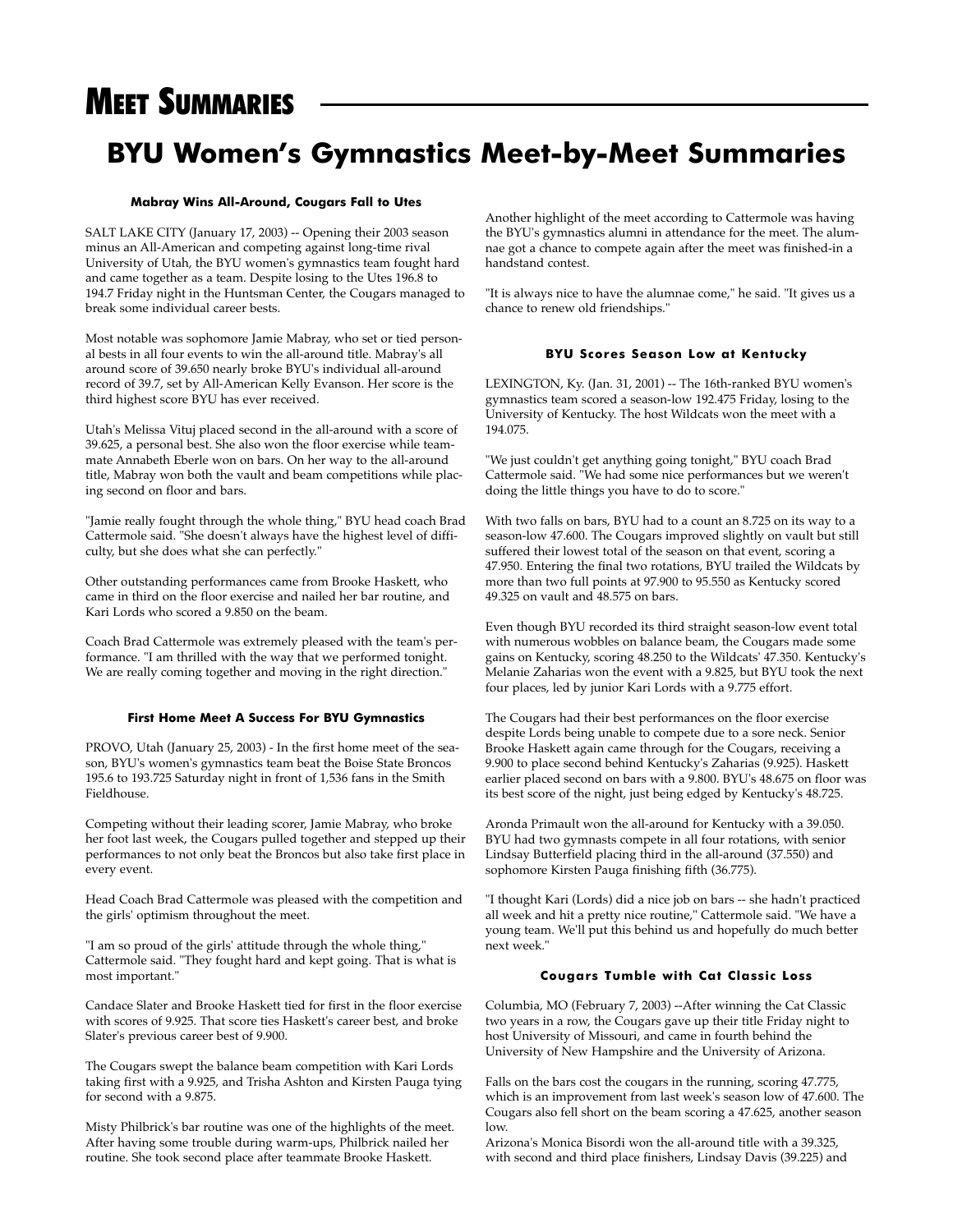## **BYU Women's Gymnastics Meet-by-Meet Summaries**

Alisha Robinson (39.175) both from Missouri.

Sophomore Kirsten Pauga the only Cougar to come in the top three on an event. Pauga's floor routine scored her a 9.825, tying for third with New Hampshire's Vanessa James and coming in behind Missouri's Lauren Schwartzman (9.850) and New Hampshire's Michelle Harley (9.850).

BYU's other all-around competitor, senior Lindsay Butterfield scored her highest scores of the season on beam with a 9.725 and on the floor exercise 9.800.

#### **Boise State Broncos Conquer Cougars**

BOISE, Idaho (February 14, 2003) -- Although the Cougars competed well and received their highest team score this season, the BYU women's gymnastics team fell to the Boise State Broncos Friday night 196.375 to 195.900.

Despite the loss, the Cougars improved their marks from the past two weeks of competition. They scored a 192.475 against Kentucky and a 192.850 at the Cat Classic in Missouri. Their previous highest score this season, a 195.600 was also against Boise State.

Boise's Carla Chambers took the all-around with a 39.250 with BYU's Lindsay Butterfield close behind with a 39.200.

BYU's Kirsten Pauga took first on the vault with a career-high score of 9.925 and tied for third on the bars with a 9.875. Trisha Ashton received season high scores on vault and beam, both 9.900. Ashton took second on vault and tied for first on beam.

Other Cougars that placed in the meet include Lindsay Butterfield and Brogan Jacobsen who tied for third on the bars, and Meghan Donahue who tied for third on the vault.

#### **Cougars Defeated by Utah State; Ashton Takes First on Vault and Beam**

LOGAN, Utah (February 21, 2003) -Despite a hearty effort by the BYU women's gymnastics team, the Cougars fell to the Utah State Aggies 195.925 to 195.625 Friday night in Logan.

The Cougars, receiving a score in the 195s for the second week in a row, placed well throughout the meet, but were hurt by deductions made on a few floor routines and some falls on the beam.

Junior Trisha Ashton tie for first on the beam, along with Utah State's Meagan Nelson, with a season high score of 9.925. Ashton also took first on vault with a 9.875.

Utah State's Nicole Kilpatrick took the all-around title with a 39.350, followed closely behind by teammate and freshman powerhouse Meagan Nelson who scored a 39.300.

The Cougar gymnasts received their highest team bars score of the season with a 49.175. BYU's Brooke Haskett, a senior, took third on the bars with a score of 9.875.

Other Cougars who placed in the meet include sophomore, Kirsten Pauga who took third on the vault with a 9.800 and Kari Lords who took third on beam with a 9.900.

#### **Cougars Overpower Wildcats; Butterfield Takes All-Around**

PROVO, Utah (February 28, 2003) - In a spectacular performance by the BYU women's gymnastics team, the Cougars defeated the University of Kentucky Wildcats Friday night 196.8 to 192.475.

A crowd of 1,729 fans in the Marriott Center watched as the Cougars broke their previous season high of 195.9, and Senior Lindsay Butterfield took first in the all-around competition for the first time in her college career with a career-high score of 39.325.

The Cougars also received season high marks on vault (49.0), bars (49.275) and floor (49.450). The 49.075 BYU received on the beam was their second beam highest score this season.

"This is the kind of meet we have been capable of," BYU head coach Brad Cattermole said. "We just had to go out there at hit like we know we can--and we did.

On vault, BYU's Trisha Ashton took first with a 9.925 and teammate Kirsten Pauga took second with a 9.900.

Butterfield, who was BYU's only all-around competitor in the meet tied for first place on bars with two of her teammates, Brogan Jacobsen and Kari Lords with a score of 9.875. The score is a career high for Lords and tied Butterfield's season high.

Butterfield also took first on the beam with a career high score of 9.900. Teammate Trisha Ashton took second with a 9.850. University of Kentucky's Michelle Gales received a score of 9.8.25, placing her at third on the beam.

The floor brought the biggest scores of the evening, and the biggest audience reaction. Three Cougars received career high scores on the floor. Brogan Jacobsen took first place with her career-high 9.925. Butterfield followed closely behind with a 9.900, and Lisa Willis, Candace Slater and Brooke Haskett tied for third place with a 9.875- a career high for Willis.

"The floor routines were really on tonight," Cattermole said. "The excitement builds, and the girls catch on to that. They feed off of each other."

#### **Lords and Jacobsen Win Perfect 10s--Cougars Take Second**

PROVO, Utah (March 7, 2003) -- For the first time in BYU history, a perfect 10.0 was scored on both the beam, and the floor exercise, as the Cougars competed Friday night in the Marriott Center.

Junior Kari Lords received a perfect 10.0 on her beam routine, and Brogan Jacobsen, also a junior, got a 10.0 on her crowd-pleasing floor routine. BYU has never received perfect 10.0s on these events.

The only other perfect ten in BYU history came from Christy McAdams in 1992 for the vault.

"Kari really put it together on her beam routine, and Brogan just lit up the floor," BYU head coach Brad Cattermole said. "Individually we had some awesome routines, but as a team, we just didn't have the energy."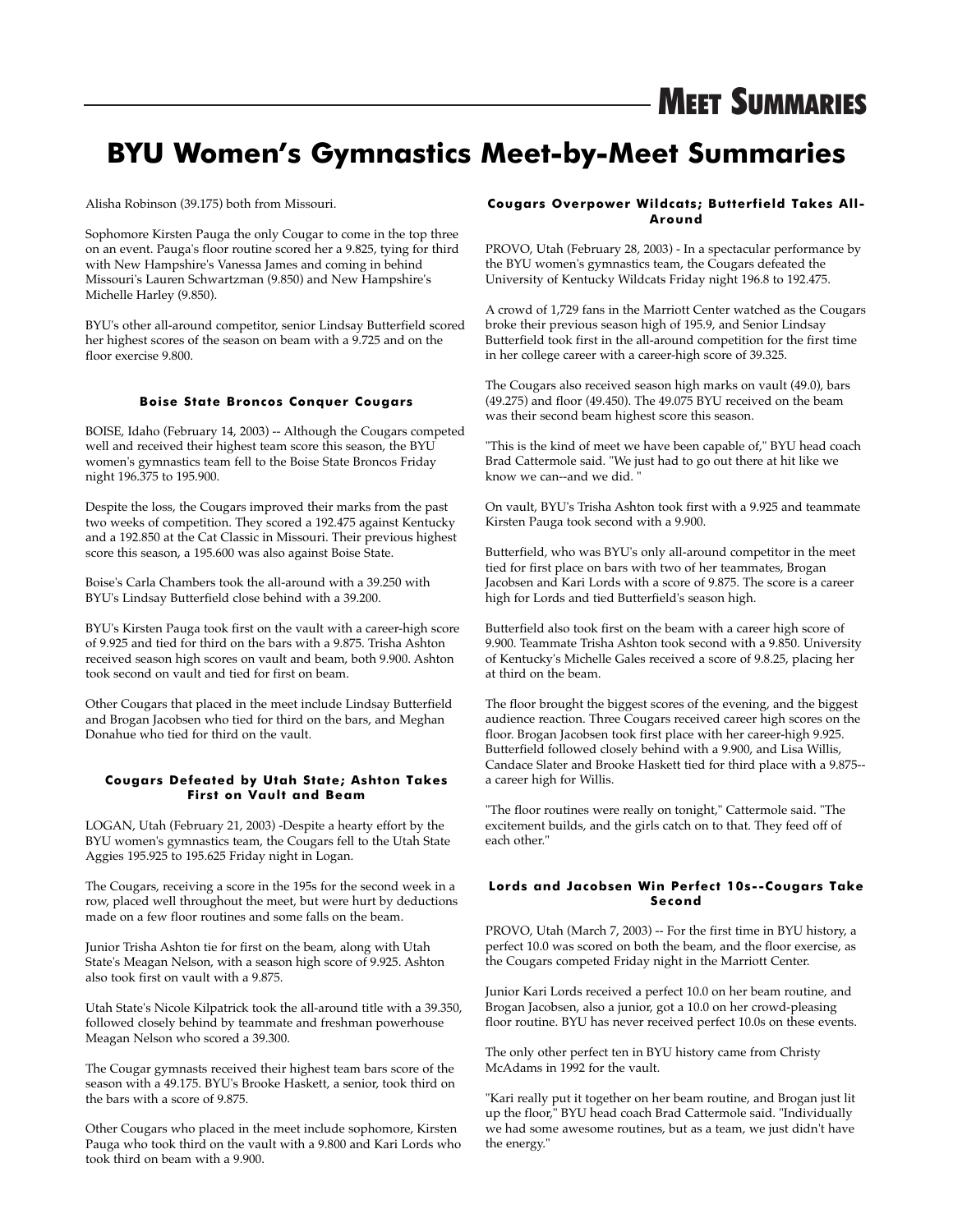## **BYU Women's Gymnastics Meet-by-Meet Summaries**

The Cougars placed second overall in the closely-scored quad meet with a score of 195.425. Opponent Southern Utah took first with a 195.875. Third place went to Central Michigan with a 195.250, and Utah State took fourth with a 195.225.

BYU struggled getting the meet started on the vault, scoring a 48.275, but picked it up on the bars getting their second highest bar score of the season with a 49.250. The team struggled on the beam until Lords stepped up to win her 10.0. The team beam average was a 48.300.

When the Cougars took the floor for warm-ups, Lords twisted her ankle on a tumbling pass, taking her out of competition. With senior Brooke Haskett out with a knee injury, the Cougars have had to adjust their floor line-up. BYU beat it's season high floor score with a new high of 49.600, and Jacobsen won her 10.0.

Another highlight of the floor was junior Trisha Ashton who scored a career high 9.900.

"Trisha really came through for us tonight on the floor," Cattermole said. "She knew that she had to step up, and she certainly did."

Ashton also tied for second on the vault with a 9.875

Other Cougars who received career highs Friday night include freshman Lisa Willis who received a career high 9.825 on the bars and 9.925 on the floor. Senior Lindsay Butterfield broke her career record on floor with a 9.950, and tied for second place for the event.

Lords also broke her season high on the bars with a 9.900, and tied for second place for the event.

#### **Cougars Rise to Defeat Oregon State Beavers**

PROVO, Utah (March 15, 2003) --The BYU women's gymnastics team rose to the occasion Saturday afternoon to beat No. 10 Oregon State 196.775-195.325.

The No. 22-ranked Cougars also swept the all-around competition with Jamie Mabray (39.525) taking first, Lindsay Butterfield (39.400) taking second and Kirsten Pauga (39.100) taking third. Both Butterfield and Pauga received career-high all-around scores.

"The girls came into this meet with a lot of determination," BYU head coach Brad Cattermole said. "It was nice to see that determination pay off like that."

Oregon State started out slightly behind the Cougars after the first rotation and couldn't get the momentum to pull ahead.

The Cougars started out strong on the vault, scoring a 49.275, the highest vault score in BYU history. Senior Lindsay Butterfield scored a career-high 9.875 on her new vault and Trisha Ashton took first place and tied her career best with a 9.925. Jamie Mabray tied for second with a 9.900

BYU then moved to bars and received a team score of 48.950. Butterfield again hit her routine, tying her career-best score of 9.900 and taking first place on the event. Oregon State's Elizabeth Jillson and Tanya Ricioli tied for second place with a 9.850.

The Cougars continued strongly on the beam, scoring a 49.200, a

season-high. Ashton nailed her routine, tying her career-best score of 9.925 and taking first place on the event. Teammate Mabray took second with a 9.875, and Butterfield tied for third with OSU's Angela Morales with a 9.850.

On the floor, the Cougars received two deductions for stepping out, but the Cougars still received a 49.350. OSU's Chrissy Lamun scored a stellar 9.950 on her first place-floor routine. Jamie Mabray, who hasn't been able to compete on the floor since January, received a 9.925, a career best and tied for second on the event with teammate Candace Slater, who tied her career high. Oregon State's Angela Morales also tied for second.

Coach Cattermole said that the highlight of the meet for him was watching Lindsay [Butterfield] nail her routines and getting Jamie [Mabray] back into competition.

"Lindsay has been working so hard," Cattermole said. "Watching her hit was really great."

#### **Cougars Defeat Mizzou Tigers; Butterfield Wins All-Around**

PROVO, Utah (March 21, 2003) -- For the second week in a row the No. 22 Cougars defeated a top 25-ranked team when they beat the Missouri Tigers Friday night in the Marriott Center 195.700-194.675.

As another repeat from last Saturday's meet against Oregon State, BYU gymnasts swept the all-around. Senior Lindsay Butterfield came in first with a career-high 39.400. Sophomore Kirsten Pauga followed suit and received her career-high 39.150, placing her in second. Sophomore Jamie Mabray took third with a 38.725.

Also for the second meet in a row, the Cougars broke the BYU record high on the vault. Last week they broke the school record with a 49.275, and this week they broke it with a 49.375.

Butterfield also took first on the vault with a career-high 9.950. She was followed by teammate Trisha Ashton, who tied with Missouri's Alisha Robinson for second with a 9.900.

BYU's head coach Brad Cattermole said that he was amazed with the performances on vault.

Due to gymnasts out with injuries, BYU competed with only five girls on the bars.

"I am pleased with how the girls fought on the bars," Cattermole said. "If we would have had to count a fall, this meet could have turned out a lot differently."

Missouri's Robinson and teammate Andrea Nervig took first and second on the bars with a 9.850, and BYU's Jamie Mabray and Brogan Jacobsen tied for second with a 9.800.

BYU was shaky on the beam, and the Cougars had to count two falls into their beam score. As a result the Cougars received a 48.025, their second lowest beam score of the season. The lowest score was the last time the Cougars competed against Missouri in February.

Butterfield came out on top on the beam also. She tied with Missouri's Lindsay Davis and Lauren Schwartzman for first with a 9.8950.